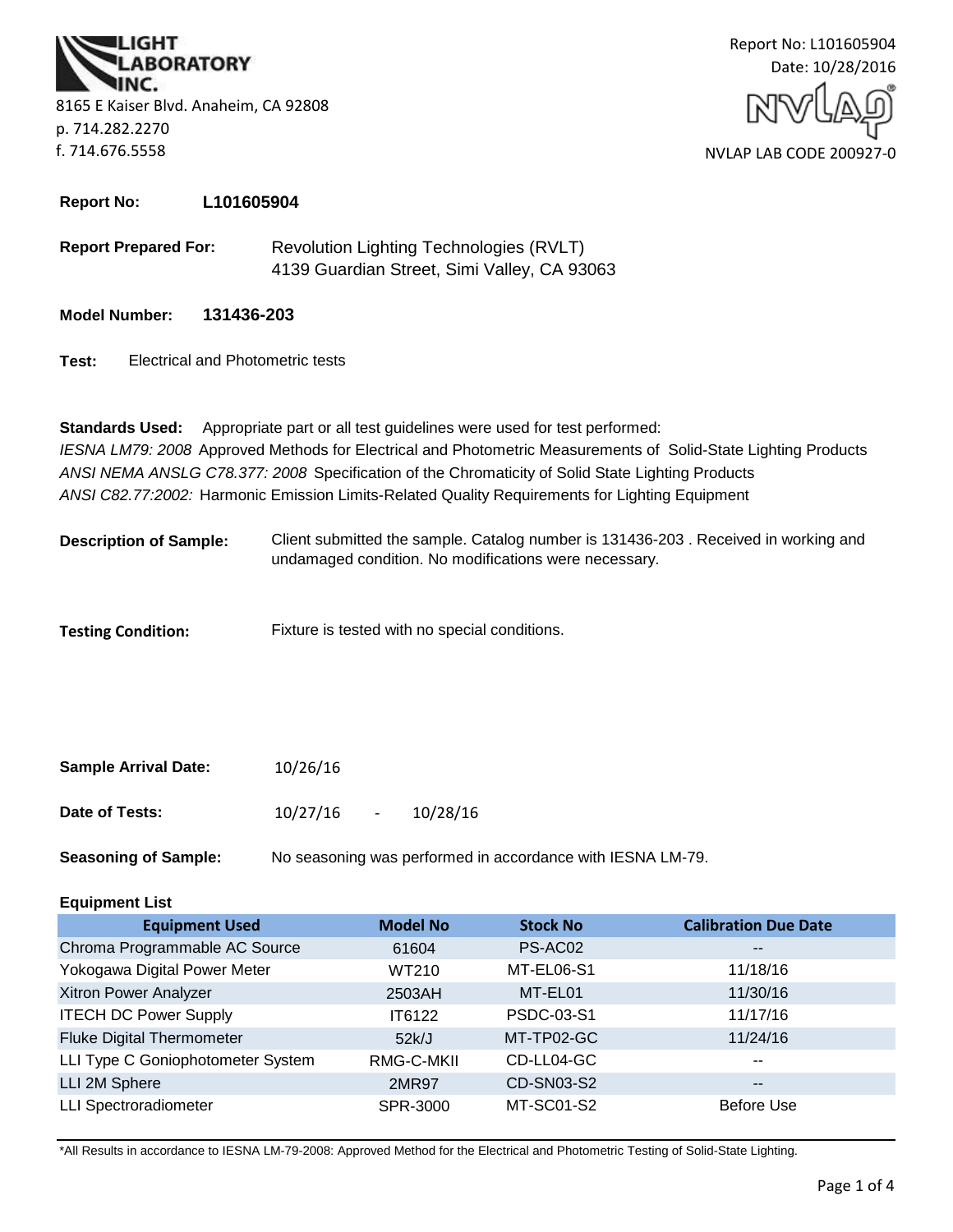

8165 E Kaiser Blvd. Anaheim, CA 92808 p. 714.282.2270 f. 714.676.5558



NVLAP LAB CODE 200927-0

| <b>Test Summary</b>                      |                                         |
|------------------------------------------|-----------------------------------------|
| <b>Manufacturer:</b>                     | Revolution Lighting Technologies (RVLT) |
| <b>Model Number:</b>                     | 131436-203                              |
| <b>Driver Model Number:</b>              | N/A                                     |
| <b>Total Lumens:</b>                     | 5634.83                                 |
| Input Voltage (VAC/60Hz):                | 120.00                                  |
| <b>Input Current (Amp):</b>              | 0.36                                    |
| Input Power (W):                         | 42.47                                   |
| <b>Input Power Factor:</b>               | 0.99                                    |
| <b>Current ATHD @ 120V(%):</b>           | 15%                                     |
| <b>Current ATHD @ 277V(%):</b>           | N/A                                     |
| <b>Efficacy:</b>                         | 133                                     |
| <b>Color Rendering Index (CRI):</b>      | 84                                      |
| <b>Correlated Color Temperature (K):</b> | 4066                                    |
| <b>Chromaticity Coordinate x:</b>        | 0.3775                                  |
| <b>Chromaticity Coordinate y:</b>        | 0.3748                                  |
| Ambient Temperature (°C):                | 25.0                                    |
| <b>Stabilization Time (Hours):</b>       | 1:15                                    |
| <b>Total Operating Time (Hours):</b>     | 1:50                                    |
| Off State Power(W):                      | 0.00                                    |



FIG. 1 LUMINAIRE

\*All Results in accordance to IESNA LM-79-2008: Approved Method for the Electrical and Photometric Testing of Solid-State Lighting.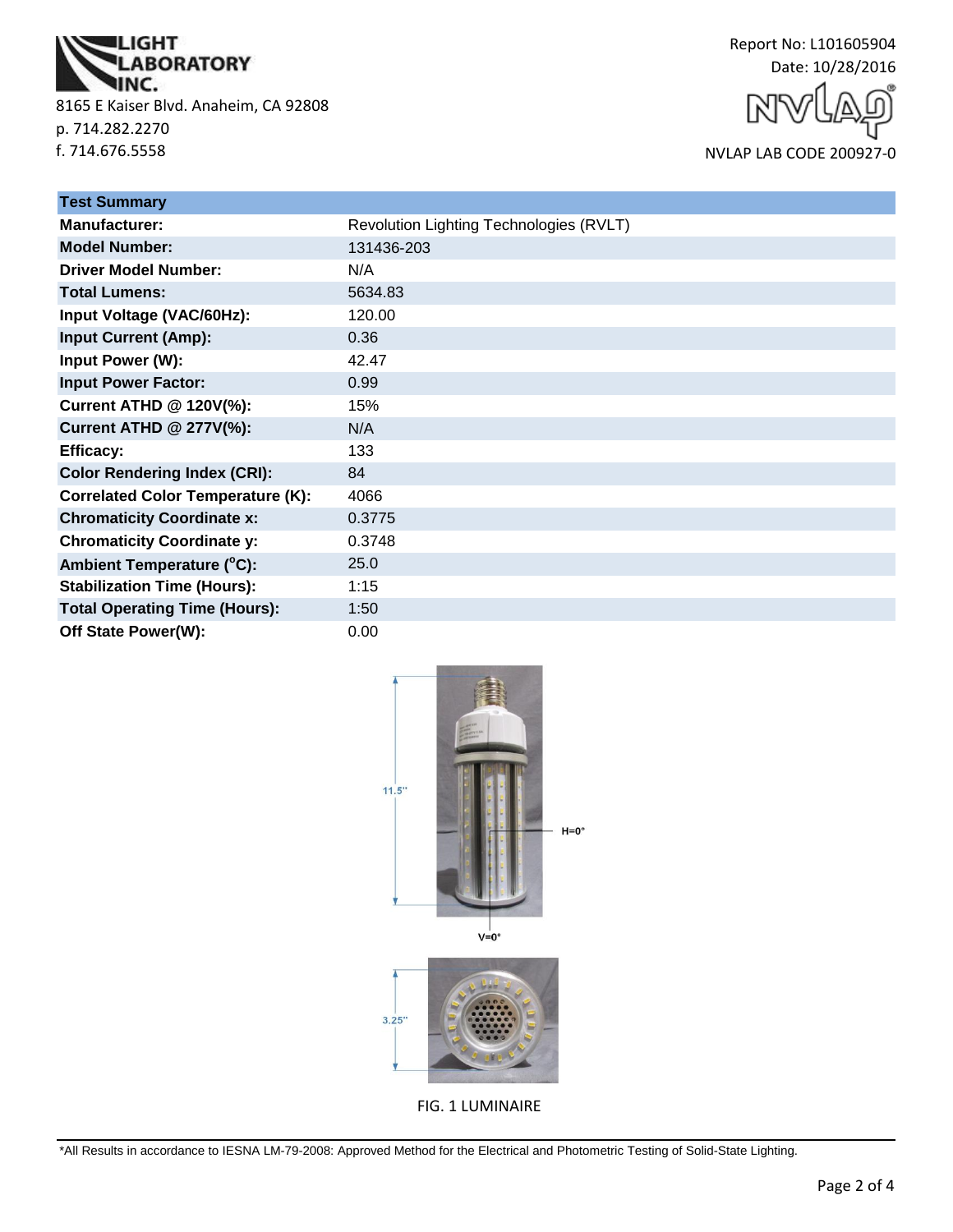

| <b>Wavelength</b> | $W/m2$ nm | 440 | 0.6584 | 510 | 0.5927 | 580 | 0.9288 | 650 | 0.5041 | 720 | 0.0685 |
|-------------------|-----------|-----|--------|-----|--------|-----|--------|-----|--------|-----|--------|
| 380               | 0.0013    | 450 | 1.0000 | 520 | 0.6421 | 590 | 0.9553 | 660 | 0.4000 | 730 | 0.0503 |
| 390               | 0.0018    | 460 | 0.5306 | 530 | 0.6822 | 600 | 0.9490 | 670 | 0.3073 | 740 | 0.0371 |
| 400               | 0.0041    | 470 | 0.3234 | 540 | 0.7310 | 610 | 0.9072 | 680 | 0.2319 | 750 | 0.0275 |
| 410               | 0.0187    | 480 | 0.2936 | 550 | 0.7832 | 620 | 0.8309 | 690 | 0.1724 | 760 | 0.0204 |
| 420               | 0.0865    | 490 | 0.3843 | 560 | 0.8347 | 630 | 0.7285 | 700 | 0.1273 | 770 | 0.0153 |
| 430               | 0.2645    | 500 | 0.5079 | 570 | 0.8842 | 640 | 0.6170 | 710 | 0.0935 | 780 | 0.0132 |

### **CRI & CCT**

8165 E Kaiser Blvd. Anaheim, CA 92808

**ABORATORY** 

**IGHT** 

INC.

p. 714.282.2270 f. 714.676.5558

| X               | 0.3775     |
|-----------------|------------|
| y               | 0.3748     |
| u'              | 0.2239     |
| ${\bf v}'$      | 0.5003     |
| <b>CRI</b>      | 83.50      |
| <b>CCT</b>      | 4066       |
| Duv             | $-0.00004$ |
| <b>R</b> Values |            |
| R1              | 81.75      |
| R <sub>2</sub>  | 88.80      |
| R3              | 94.37      |
| R4              | 83.34      |
| <b>R5</b>       | 82.26      |
| R6              | 84.74      |
| R7              | 86.50      |
| R <sub>8</sub>  | 66.25      |
| R9              | 11.73      |
| <b>R10</b>      | 73.81      |
| <b>R11</b>      | 82.69      |
| <b>R12</b>      | 67.61      |
| <b>R13</b>      | 83.27      |
| <b>R14</b>      | 96.69      |

2 430<br>380 **9460** 470 480 490 500 510 520 530 540 550 560 570 580 590 600 610<br>
620<br>
630<br>
650<br>
650<br>
700 0.3775, 0.3748 0 0.1 0.2 0.3 0.4 0.5 0.6 0.7 0.8  $Y_{0.9}$ 0 0.1 0.2 0.3 0.4 0.5 0.6 0.7 0.8 0.9 **CIE 1931 Chromaticity Diagram** X

\*All Results in accordance to IESNA LM-79-2008: Approved Method for the Electrical and Photometric Testing of Solid-State Lighting.





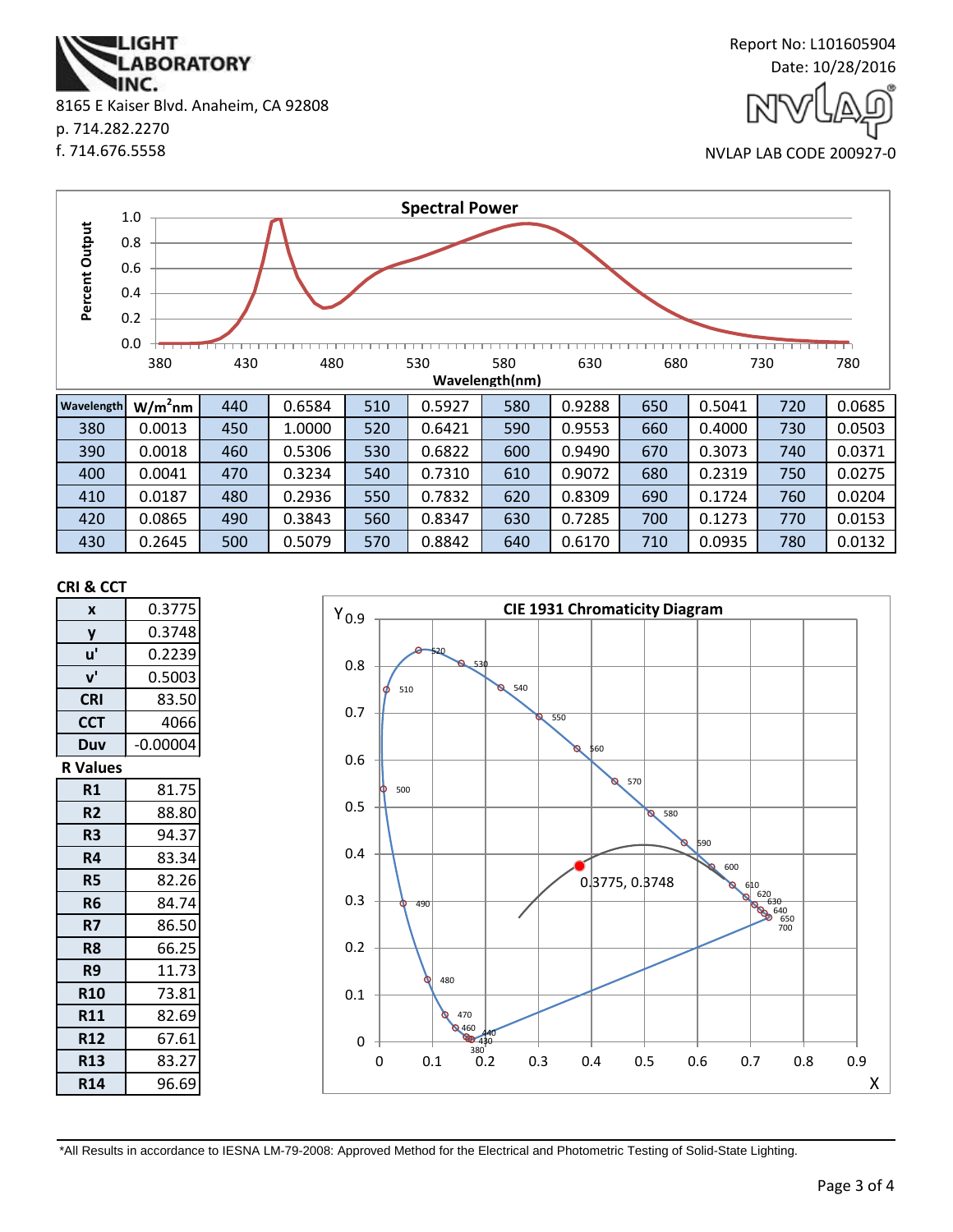



#### **Test Methods**

#### **Photometric Measurements - Goniophotometer**

A Custom Light Laboratory Type C Rotating Mirror Goniophotometer was used to measure candelas(intensity) at each angle of distribution as defined by IESNA for the appropriate fixture type.

Ambient temperature is set to 25<sup>°</sup>C and is measured from the center of the fixture, within 1ft from the outside of the fixture. Temperature is maintained at  $25^{\circ}$ C throughout the testing process and the sample is stabilized for at least 30mins and longer as necessary for the sample to achieve stabilization.

Electrical measurements are measured using the listed equipment.

#### **Spectral Measurements - Integrating Sphere**

A Sensing Spectroradiometer SPR-3000, in conjunction with Light Laboratory 2 meter integrating sphere was used to measure chromaticity coordinates, correlated color temperature(CCT) and the color rendering index(CRI) for each sample.

Ambient temperature is set to  $25^{\circ}$ C and is measured from the center of the fixture, within 1ft from the outside of the fixture. Temperature is maintained at  $25^{\circ}$ C throughout the testing process and the sample is stabilized for at least 30mins and longer as necessary for the sample to achieve stabilization.

Electrical measurements are measured using the listed equipment.

Disclaimers:

This report must not be used by the customer to claim product certification, approval or endorsement by NVLAP, NIST or any agency of Federal Government.

Report Prepared by : Keyur Patel

Test Report Released by:

UME

Engineering Manager **Contains a Strutter Contains a Container Contains A**uality Assurance Jeff Ahn Steve Kang

*\*Attached are photometric data reports. Total number of pages: 9*

Test Report Reviewed by:

auchs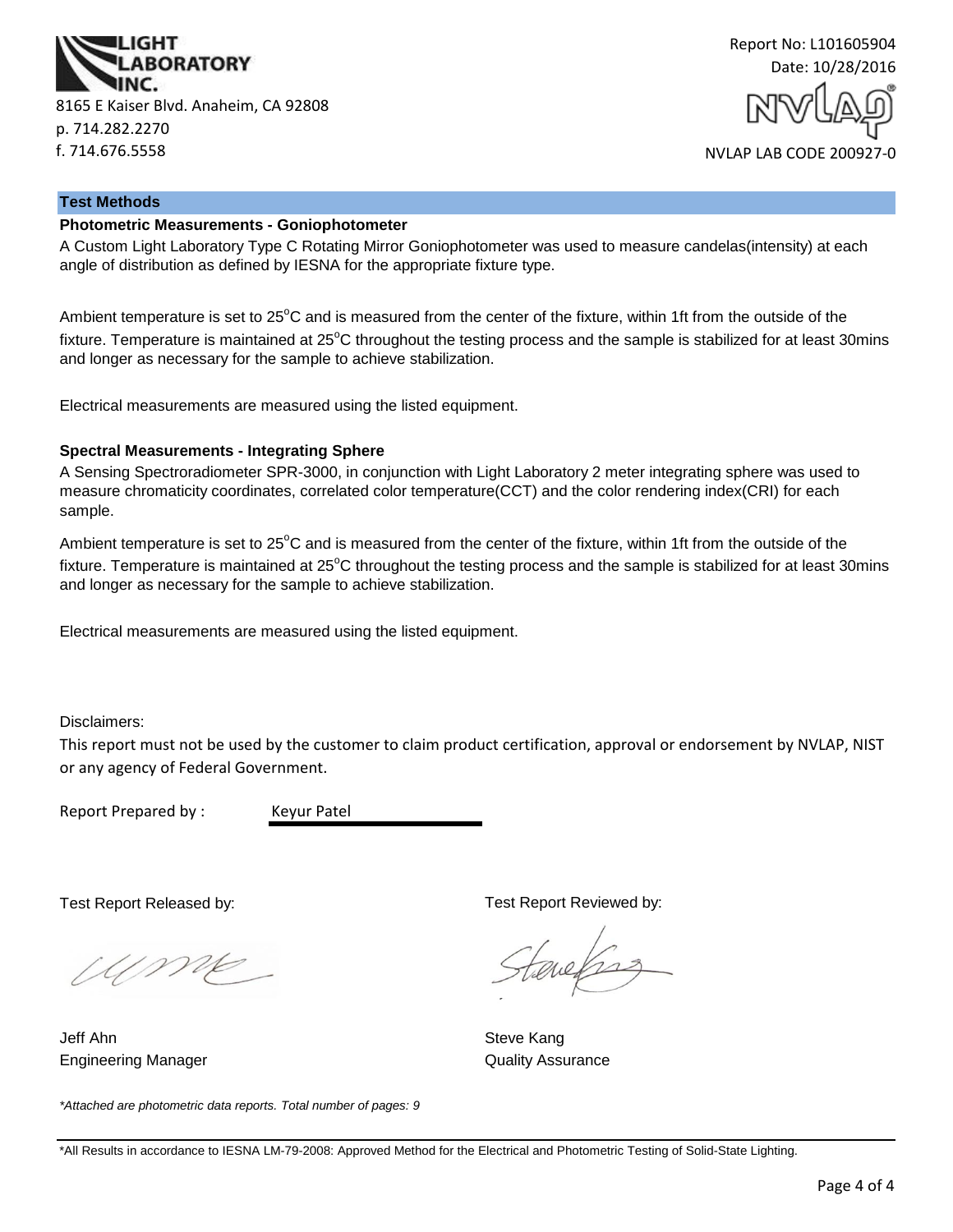**IGHT ABORATORY** 8165 E. Kaiser Blvd. Anaheim, CA 92808 p. 714.282.2270 f. 714.676.5558

# **Photometric Test Report**

## **IES INDOOR REPORT PHOTOMETRIC FILENAME : L101605904.IES**

#### **DESCRIPTION INFORMATION (From Photometric File)**

IESNA:LM-63-2002 [TEST] L101605904 [TESTLAB] LIGHT LABORATORY, INC. [ISSUEDATE] 10/28/2016 [MANUFAC] REVOLUTION LIGHTING TECHNOLOGIES (RVLT) [LUMCAT] 131436-203 [LUMINAIRE] 45W 4000K EX39 OMNIDIRECTIONAL UTILITY LAMP [BALLASTCAT] N/A [LAMPPOSITION] 0,0 [LAMPCAT] N/A [OTHER] INDICATING THE CANDELA VALUES ARE ABSOLUTE AND [MORE] SHOULD NOT BE FACTORED FOR DIFFERENT LAMP RATINGS. [\_INPUT] 120VAC, 42.17W [\_TEST PROCEDURE] IESNA:LM-79-08

### **CHARACTERISTICS**

| Lumens Per Lamp                   | N.A. (absolute)        |
|-----------------------------------|------------------------|
| <b>Total Lamp Lumens</b>          | N.A. (absolute)        |
| Luminaire Lumens                  | 5635                   |
| <b>Total Luminaire Efficiency</b> | N.A.                   |
| Luminaire Efficacy Rating (LER)   | 134                    |
| <b>Total Luminaire Watts</b>      | 42.17                  |
| <b>Ballast Factor</b>             | 1.00                   |
| CIE Type                          | <b>General Diffuse</b> |
| Spacing Criterion (0-180)         | N.A.                   |
| Spacing Criterion (90-270)        | N.A.                   |
| Spacing Criterion (Diagonal)      | N.A.                   |
| <b>Basic Luminous Shape</b>       | Circular w/ Sides      |
| Luminous Length (0-180)           | 0.27 ft (Diameter)     |
| Luminous Width (90-270)           | 0.27 ft (Diameter)     |
| Luminous Height                   | $0.52$ ft              |

#### **LUMINANCE DATA (cd/sq.m)**

| Angle In<br>Degrees | Average<br>$0$ -Deg | Average<br>$45$ -Deg | Average<br>90-Deg |
|---------------------|---------------------|----------------------|-------------------|
| 45                  | 42165               | 42165                | 42165             |
| 55                  | 41386               | 41386                | 41386             |
| 65                  | 39552               | 39552                | 39552             |
| 75                  | 37673               | 37673                | 37673             |
| 85                  | 38455               | 38455                | 38455             |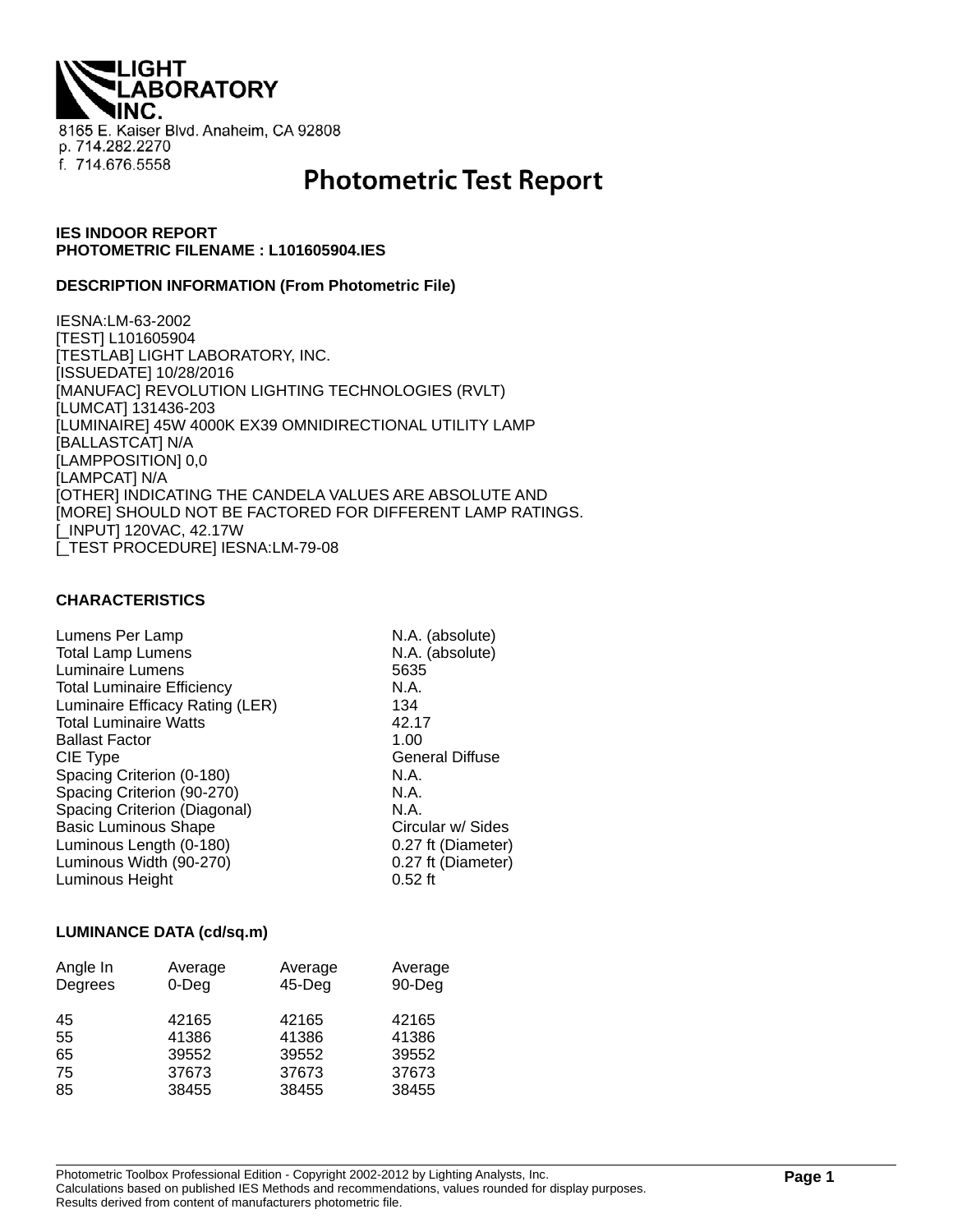# **CANDELA TABULATION**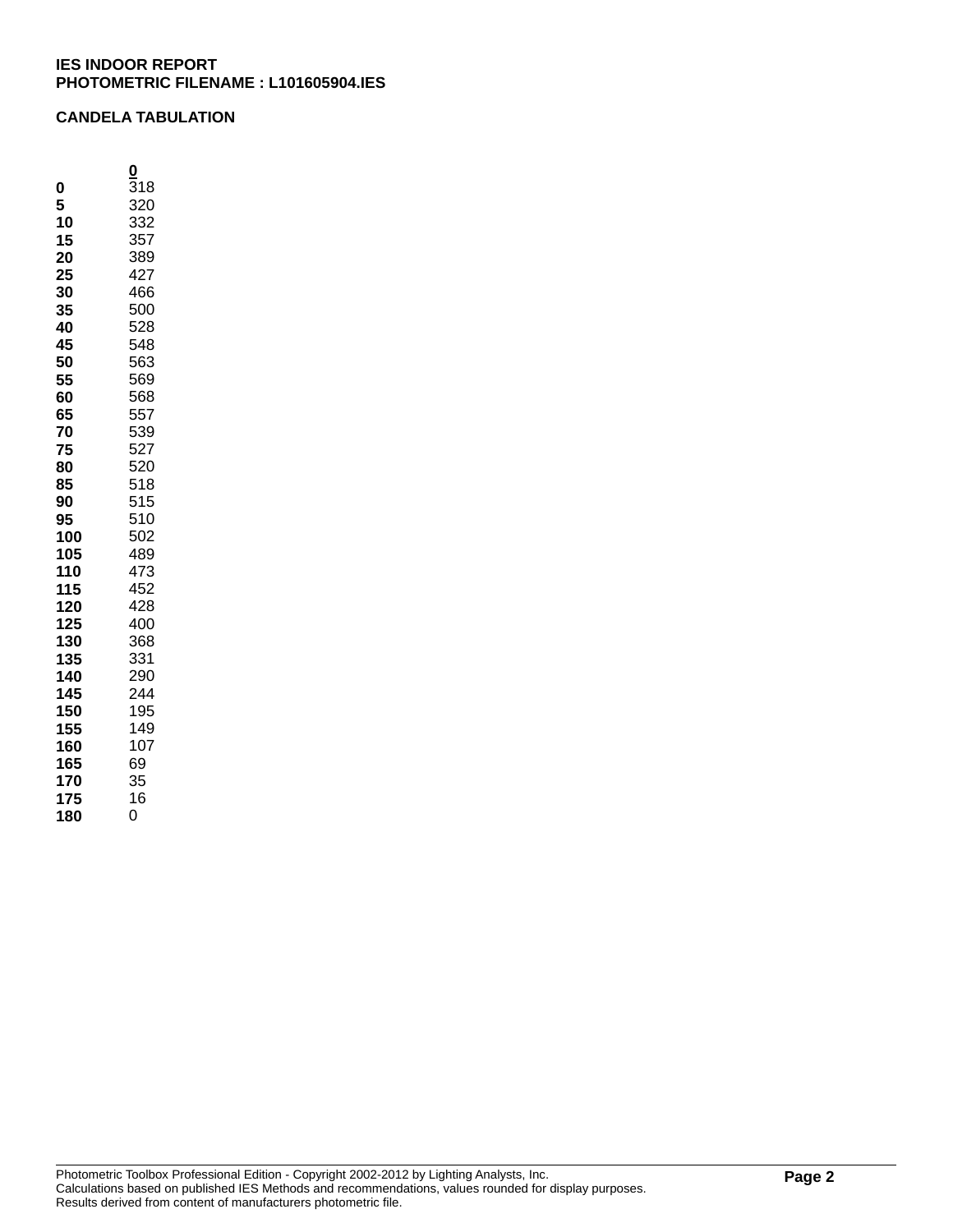# **ZONAL LUMEN SUMMARY**

| Zone      | Lumens  | %Lamp | %Fixt  |
|-----------|---------|-------|--------|
| $0 - 20$  | 133.30  | N.A.  | 2.40   |
| $0 - 30$  | 331.90  | N.A.  | 5.90   |
| $0 - 40$  | 645.66  | N.A.  | 11.50  |
| $0 - 60$  | 1578.33 | N.A.  | 28.00  |
| $0 - 80$  | 2688.12 | N.A.  | 47.70  |
| $0 - 90$  | 3253.01 | N.A.  | 57.70  |
| 10-90     | 3222.06 | N.A.  | 57.20  |
| 20-40     | 512.36  | N.A.  | 9.10   |
| 20-50     | 936.08  | N.A.  | 16.60  |
| 40-70     | 1483.68 | N.A.  | 26.30  |
| 60-80     | 1109.79 | N.A.  | 19.70  |
| 70-80     | 558.78  | N.A.  | 9.90   |
| 80-90     | 564.89  | N.A.  | 10.00  |
| 90-110    | 1072.25 | N.A.  | 19.00  |
| 90-120    | 1520.4  | N.A.  | 27.00  |
| 90-130    | 1878.78 | N.A.  | 33.30  |
| 90-150    | 2288.74 | N.A.  | 40.60  |
| 90-180    | 2381.82 | N.A.  | 42.30  |
| 110-180   | 1309.56 | N.A.  | 23.20  |
| $0 - 180$ | 5634.83 | N.A.  | 100.00 |

Total Luminaire Efficiency = N.A.%

#### **ZONAL LUMEN SUMMARY**

| Zone     | Lumens |
|----------|--------|
| $0 - 10$ | 30.95  |
| 10-20    | 102.35 |
| 20-30    | 198.59 |
| 30-40    | 313.76 |
| 40-50    | 423.72 |
| 50-60    | 508.95 |
| 60-70    | 551.00 |
| 70-80    | 558.78 |
| 80-90    | 564.89 |
| 90-100   | 555.64 |
| 100-110  | 516.62 |
| 110-120  | 448.15 |
| 120-130  | 358.38 |
| 130-140  | 256.23 |
| 140-150  | 153.74 |
| 150-160  | 70.38  |
| 160-170  | 20.67  |
| 170-180  | 2.02   |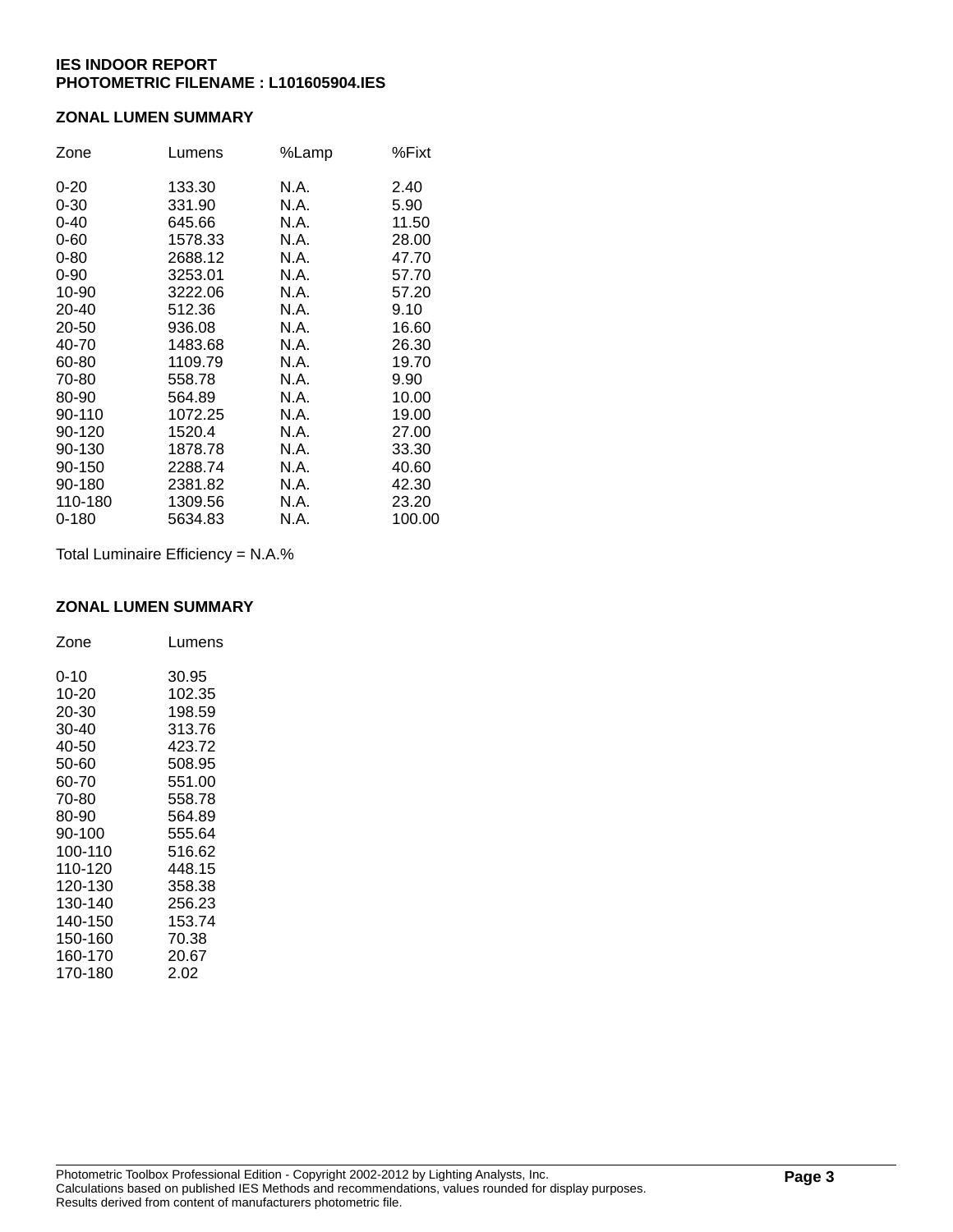# **COEFFICIENTS OF UTILIZATION - ZONAL CAVITY METHOD**

Effective Floor Cavity Reflectance 0.20

| <b>RC</b>      |             | 80 |              | 70 |             |              | 50           |  | 30       |  | 10       |                |
|----------------|-------------|----|--------------|----|-------------|--------------|--------------|--|----------|--|----------|----------------|
| <b>RW</b>      | 70 50 30 10 |    |              |    | 70 50 30 10 |              | 50 30 10     |  | 50 30 10 |  | 50 30 10 | 0              |
| $\Omega$       |             |    | 109109109109 |    |             | 102102102102 | 88 88 88     |  | 75 75 75 |  | 63 63 63 | 58             |
| $\overline{1}$ | 94 88 82 77 |    |              |    | 87 81 76 72 |              | 69 65 62     |  | 58 55 52 |  | 48 46 43 | 38             |
| 2              | 84 74 66 59 |    |              |    | 77 68 61 55 |              | 58 52 47     |  | 48 44 40 |  | 39 36 33 | 28             |
| 3              | 75 63 54 47 |    |              |    | 69 59 50 43 |              | 49 43 37     |  | 41 36 31 |  | 33 29 26 | 22             |
| 4              | 68 55 45 38 |    |              |    | 63 51 42 35 |              | 43 36 30     |  | 36 30 25 |  | 29 24 21 | 17             |
| 5              | 62 48 39 32 |    |              |    | 57 45 36 29 |              | 38 31 25     |  | 31 26 21 |  | 25 21 17 | 14             |
| 6              | 57 43 33 27 |    |              |    | 52 40 31 25 |              | 34 27 21     |  | 28 22 18 |  | 23 18 14 | 11             |
| $\overline{7}$ | 52 38 29 23 |    |              |    | 48 35 27 21 |              | $30\,23\,18$ |  | 25 19 15 |  | 20 16 12 | 10             |
| 8              | 48 35 26 20 |    |              |    | 44 32 24 18 |              | 27 21 16     |  | 23 17 13 |  | 18 14 11 | 8              |
| 9              | 45 31 23 17 |    |              |    | 41 29 21 16 |              | 25 18 14     |  | 21 15 12 |  | 17 13 9  | $\overline{7}$ |
| 10             | 42 29 21 15 |    |              |    | 39 27 19 14 |              | 23 17 12     |  | 19 14 10 |  | 16 11 8  | 6              |